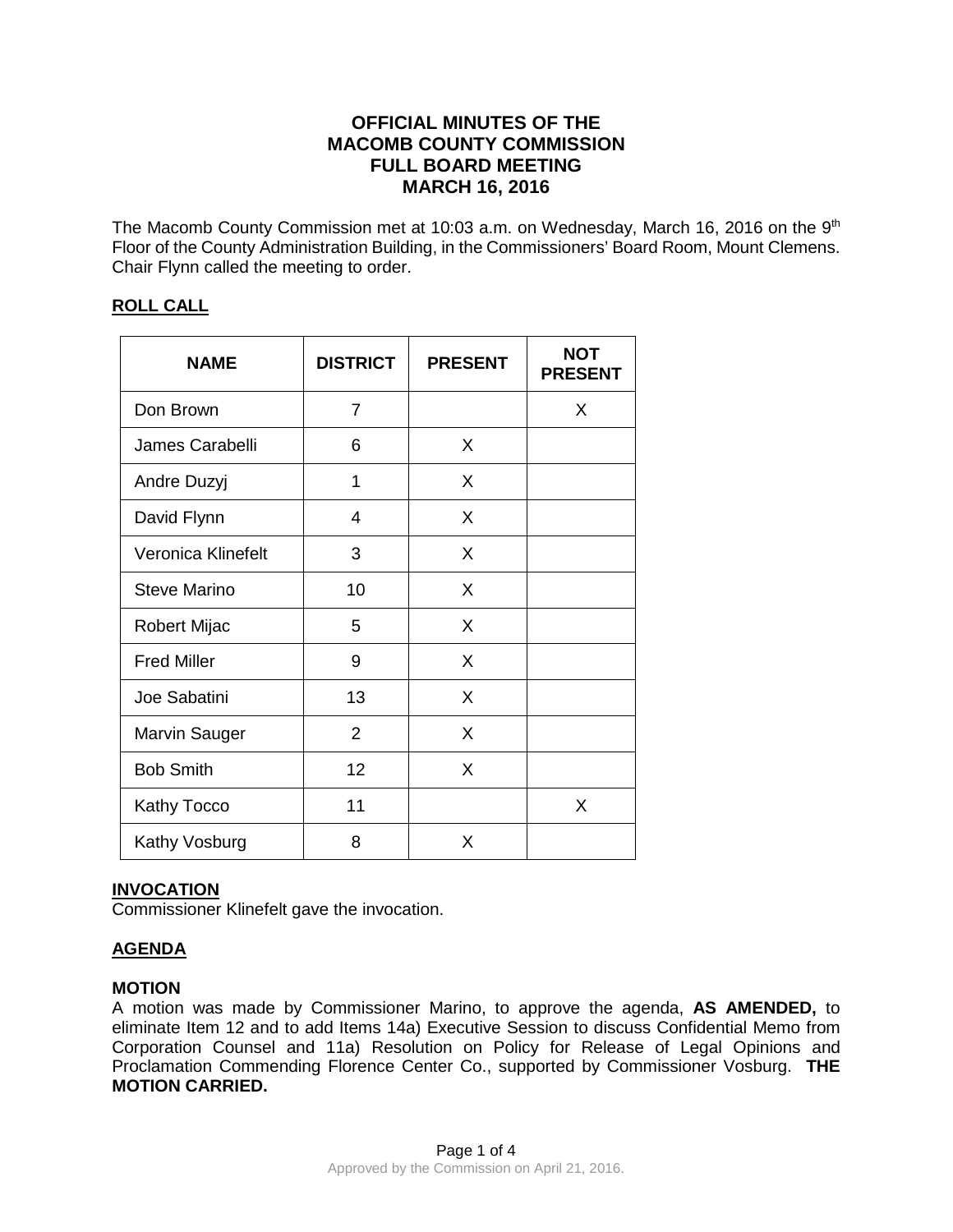### **MINUTES**

#### **MOTION**

A motion was made by Commissioner Duzyj, to approve the minutes dated February 11, 2016 and March 10, 2016 (FB), supported by Commissioner Vosburg. **THE MOTION CARRIED.** 

### **PUBLIC PARTICIPATION**

None

### **CORRESPONDENCE FROM EXECUTIVE**

None

### **APPOINTMENTS:**

#### **MOTION**

**R16-045** A motion was made by Commissioner Marino to approve the appointments in their entirety, supported by Commissioner Duzyj.

### **BUILDING AUTHORITY COMMISSION**

Board Chair with Board Concur: Robert Kirk and Derek E. Miller, terms beginning upon appointment to 12/31/17

### **JURY COMMISSION**

Board Chair with Board Concur (Circuit Bench Recommendation): Peter J. Maceroni, term beginning upon appointment to 05/31/20

# **THE MOTION CARRIED.**

# **INFRASTRUCTURE/ECONOMIC DEVELOPMENT COMMITTEE MEETING – March 15, 2016** No report.

# **FINANCE COMMITTEE MEETING – March 16, 2016**

The reading of the recommendations from the Finance Committee was waived and a motion was made by Chair Miller, supported by Vice-Chair Brown, to adopt the committee recommendations.

**R16-046** Confirm the award of bid and contract with Anlaan Corporation for the repair of the Jefferson Bridge over the Clinton Spillway; further, a copy of this Board of Commissioners' action is directed to be delivered forthwith to the Office of the County Executive.

# **THE MOTION CARRIED.**

#### **BOARD CHAIR REPORT**

Chair Flynn gave his report.

#### **MOTION**

**R16-047** A motion was made by Commissioner Marino, to receive and file the Board Chair report, supported by Commissioner Sauger. **THE MOTION CARRIED.**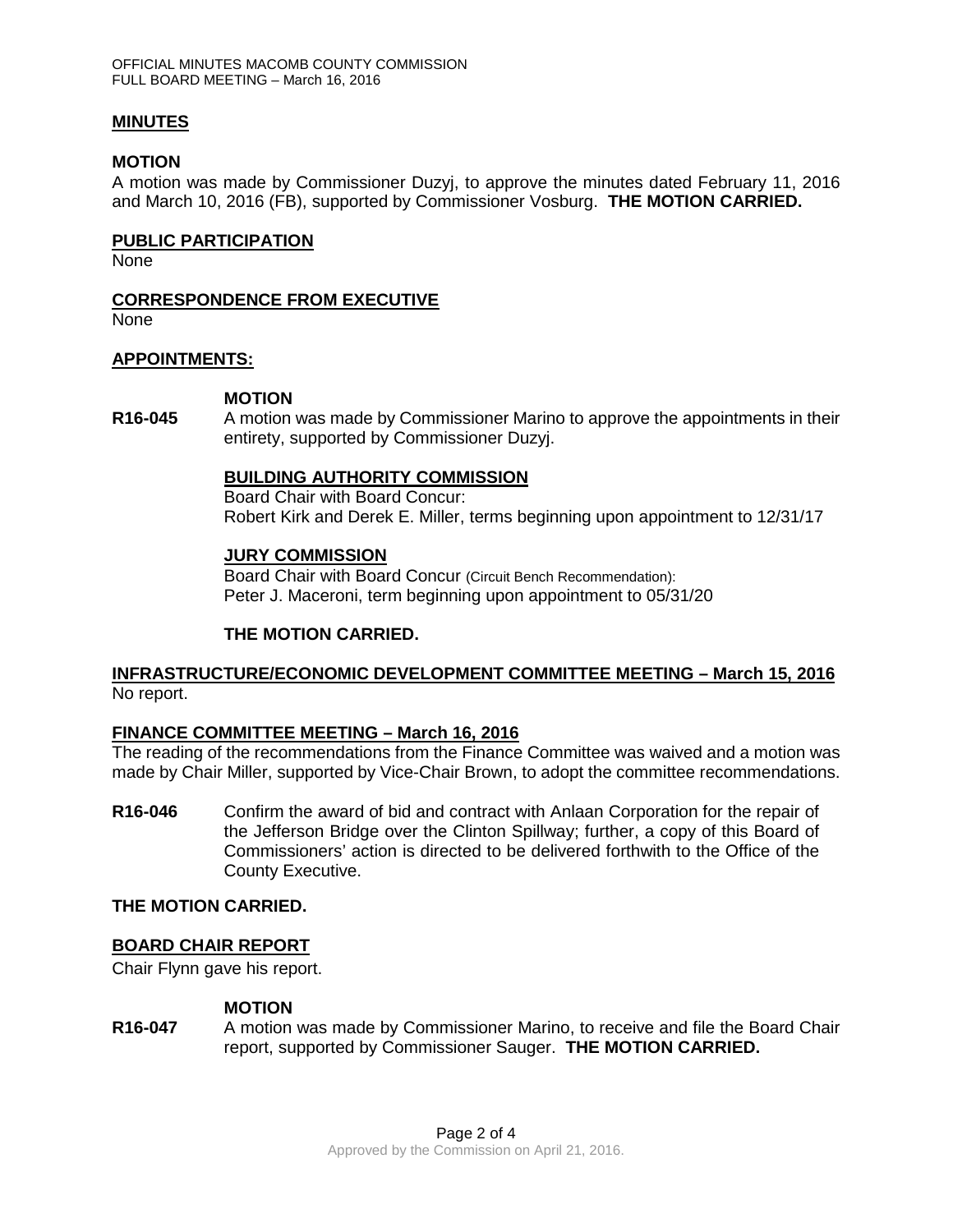# **RESOLUTIONS**

#### **MOTION**

A motion was made by Commissioner Marino to adopt the following Resolution, supported by Commissioner Vosburg.

**R16-048** Policy for Release of Legal Opinions (offered by Marino; recommended by Finance Committee 03-16-16)

### **THE MOTION CARRIED.**

#### **PROCLAMATION**

### **MOTION**

A motion was made by Commissioner Marino, to adopt the following Proclamation, supported by Commissioner Carabelli.

**R16-049** Commending Florence Cement Co. – 50<sup>th</sup> Anniversary (offered by Brown and Sabatini; include Carabelli; recommended by Finance Committee of 3-16-16)

### **FRIENDLY AMENDMENT**

Commissioner Klinefelt made a friendly amendment to edit the last line to: "…they are held…" There were no objections.

### **THE MOTION CARRIED WITH THE FRIENDLY AMENDMENT.**

### **NEW BUSINESS**

Chair Flynn let the Board know that a request came in from the Department of Roads the they have a contract that needs to be signed before next meeting and he will be taking care of that.

#### **MOTION**

A motion was made by Commissioner Smith to suspend the rules, supported by Commissioner Miller. **THE MOTION CARRIED**

#### **MOTION**

**R16-050** A motion was made by Commissioner Smith to reopen the application process for the Community Mental Health Board until 5 p.m. on April 8th, with interviews at the April 12th Government Operations Committee Meeting and a potential vote at the April 14<sup>th</sup> Full Board, supported by Commissioner Marino. **THE MOTION CARRIED.**

#### **PUBLIC PARTICIPATION**

None

# **EXECUTIVE SESSION TO DISCUSS CONFIDENTIAL MEMO FROM CORPORATION COUNSEL**

#### **MOTION**

A motion was made by Commissioner Marino to enter into executive session, supported by Commissioner Vosburg.